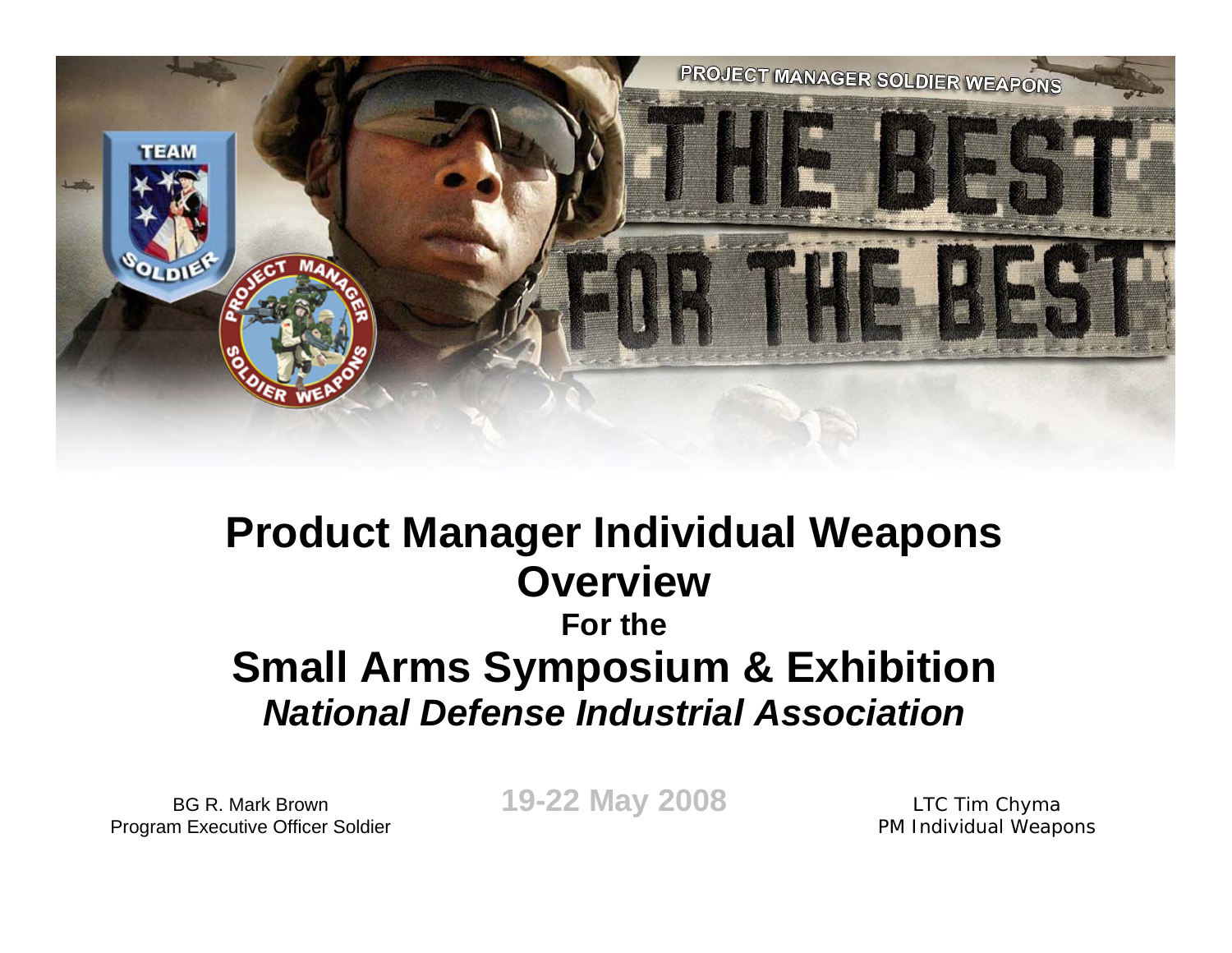

### **Individual Weapons**















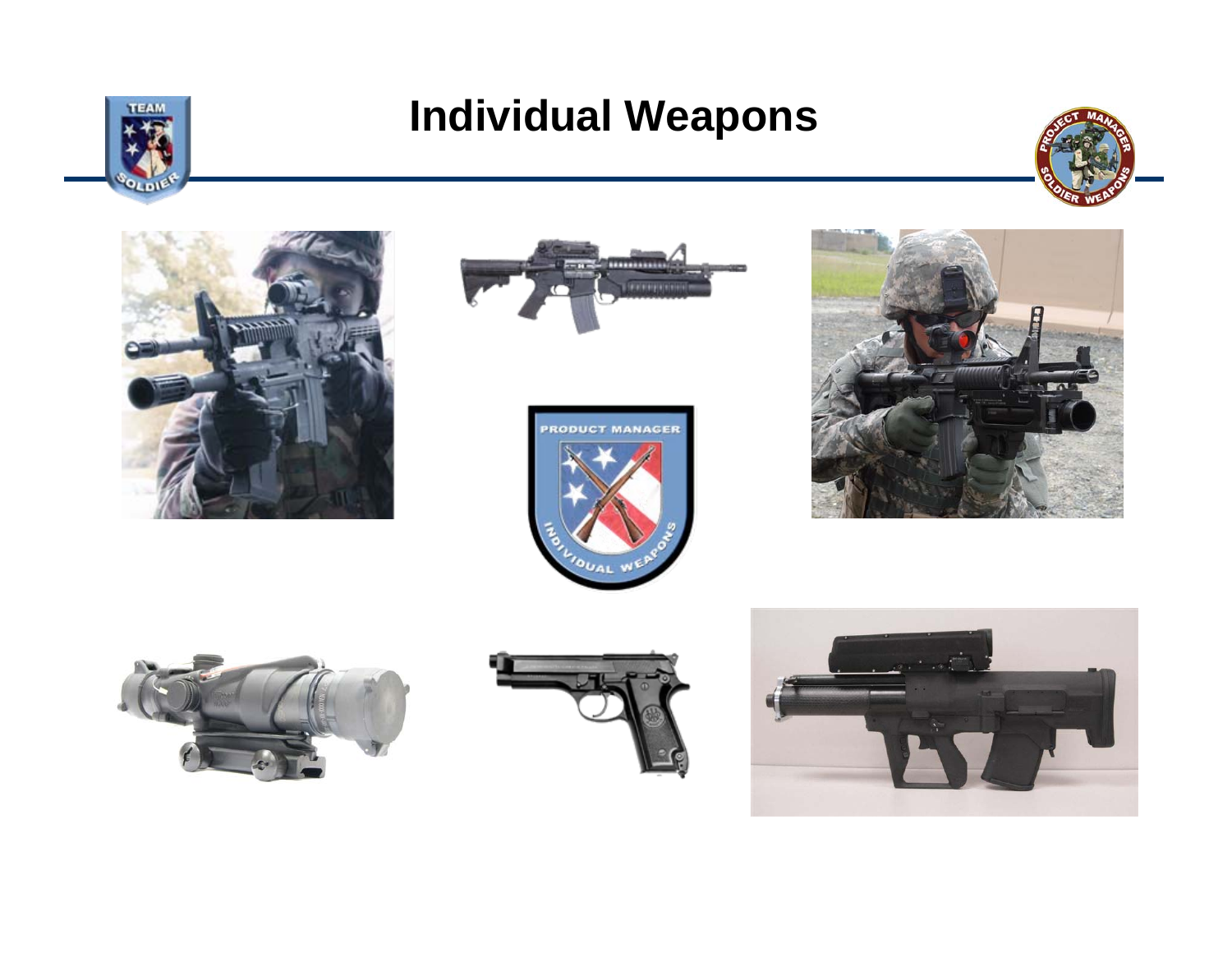

### **XM25 Individual Airburst Weapon System**



2

### **DESCRIPTION**

**A semi-automatic rifle with an integrated target acquisition fire control that fires 25mm air bursting munitions.**

**ACQ STRAT:** Developmental

**QTY:** TBD

**PHASE:** Technology Development

**CONTRACTOR:** Alliant Techsystems, Plymouth, MN; L3 Communications (Brashears), Pittsburgh, PA; H&K, Oberndorf, GM

#### **CAPABILITIES**

- **Defeats defilade targets**
- **Family of 25mm ammunition** (includes HEAB, TP, AP, non-lethal)
- $\mathcal{L}_{\mathcal{A}}$ **500 meter point targets**
- **500-700 meters area targets**
- $\overline{\phantom{a}}$  **Fully integrated target acquisition/fire control**

(2x Thermal, 2x DVO, LRF, compass, fuze setter, ballistic processor, and internal display)



- Ī. **Contractor/Government testing**
- L. **Early User Assessment**
- É. **MS B**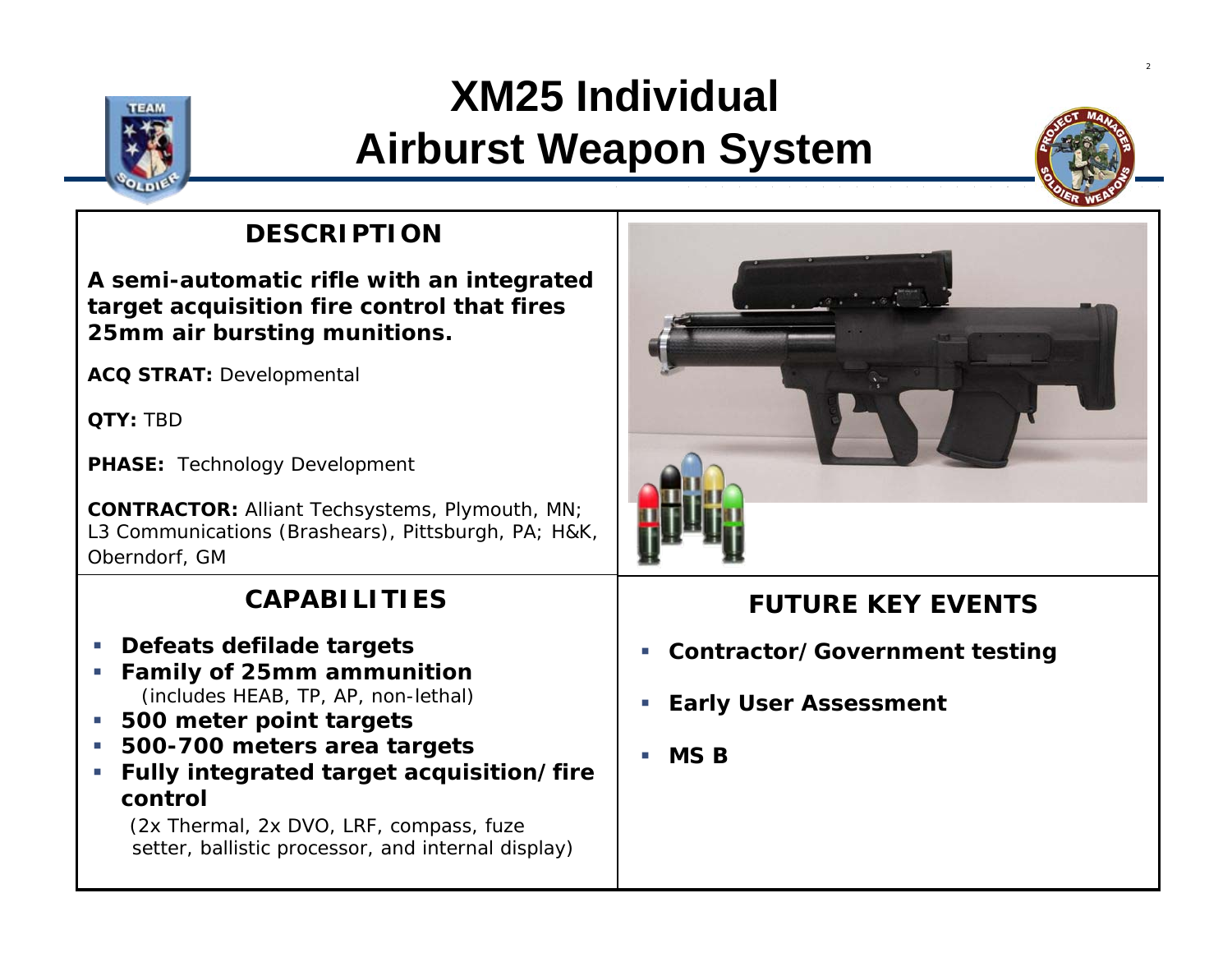

## **XM26 Modular Accessory Shotgun System (MASS)**



4

### **DESCRIPTION**

**A lightweight accessory shotgun system that attaches under the barrel of the M4and M16 Modular Weapon Systems.**

**ACQ STRAT:** COTS/NDI

**QTY:** Tentatively 26,789

**PHASE:** Low Rate Initial Production

**CONTRACTOR:** Vertu Corp

#### **CAPABILITIES**

- **Fires Lethal, Non-lethal and Door Breaching 12 Ga. Rounds**
- **Can be zeroed to the sighting system of the host weapon**
- **Lethality equivalent of a stand-alone 12 Ga. Shotgun**
- **Can be fired as a stand-alone weapon**



- **Complete DT/OT Testing**
- **Production Decision**
- г **Fielding**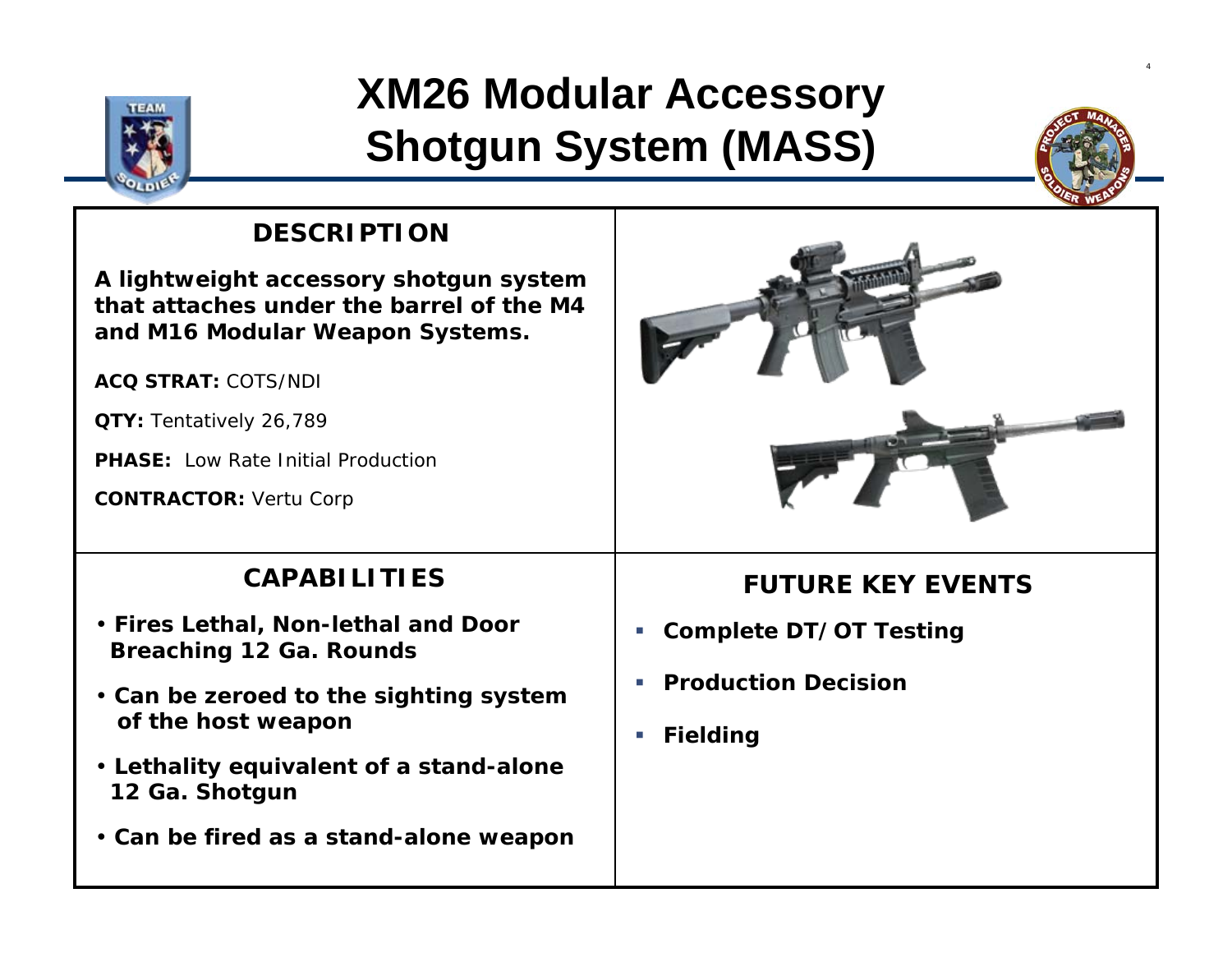

### **XM320 Grenade Launcher Module (GLM)**



### **DESCRIPTION**

**A 40mm grenade-launching weapon module that will replace M203 series grenade launchers currently mounted on the M16/M4 series of rifles and carbines.**

**ACQ STRAT:** COTS/NDI

**QTY:** Tentatively 71,600

**PHASE:** Low Rate Initial Production

**CONTRACTOR:** Heckler & Koch Defense Inc.

### **CAPABILITIES**

- **Integral Day/Night sighting system improves target acquisition and accuracy**
- **Improved Reliability and Safety**
- **Can be fired as a stand-alone weapon**
- **Unrestricted breach allows a wider array of munitions**



- **Production Decision**
- **Fielding**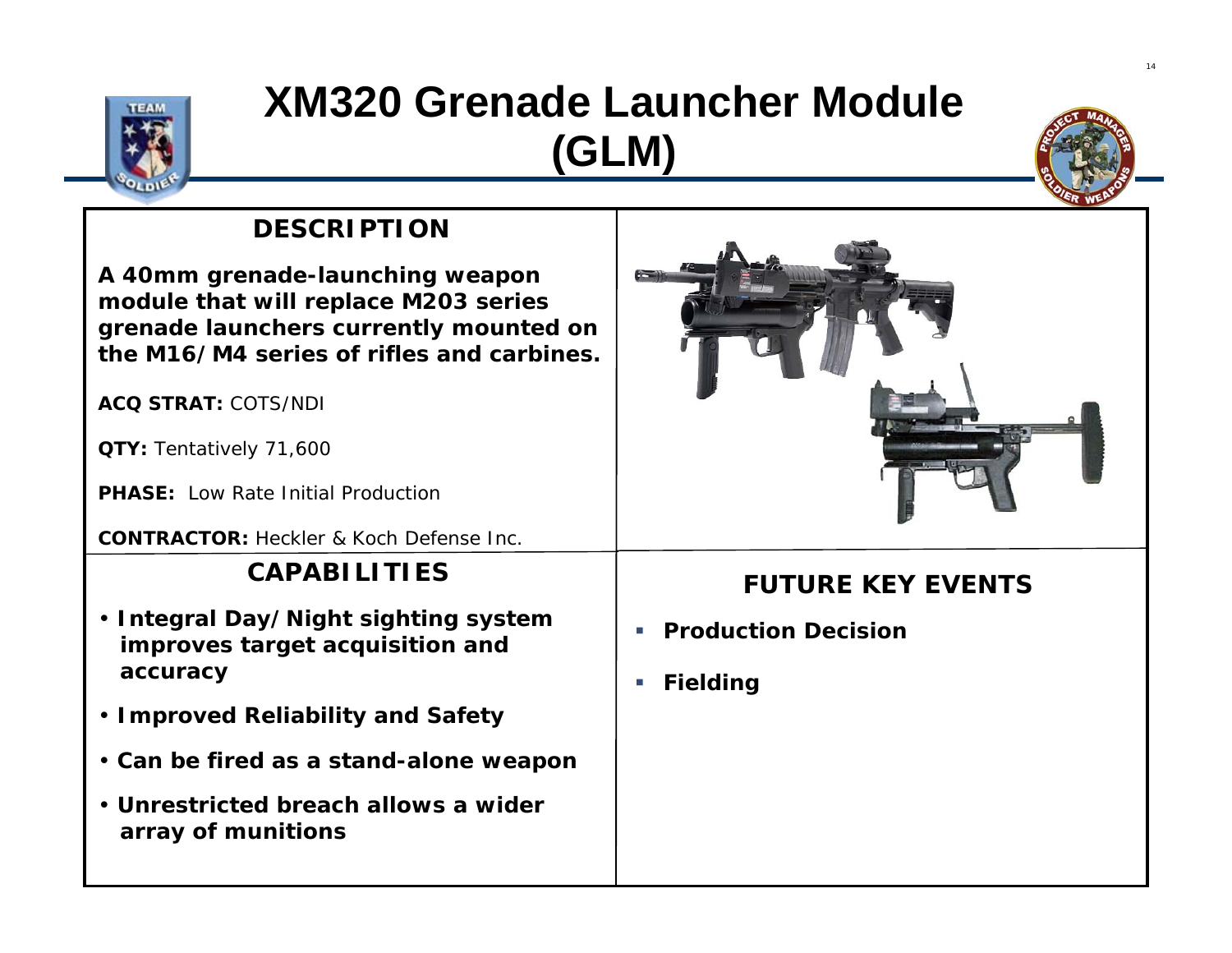

## **M150 Rifle Combat Optic (RCO)**



### **DESCRIPTION**

**A magnified optic that attaches to M4s, M16s and M249s to improve the ability to recognize and engage targets out to 600m.** 

**ACQ STRAT:** COTS/NDI

**QTY:** Tentatively 135,091

**PHASE:** Production and Deployment

**CONTRACTOR:** Trijicon

### **CAPABILITIES**

• **Improved capability to recognize and engage targets 0-600m.**

• **Allow Soldier to rapidly transition between close quarter and long-range engagements.**

- **Material Release**
- •**Continue Fielding**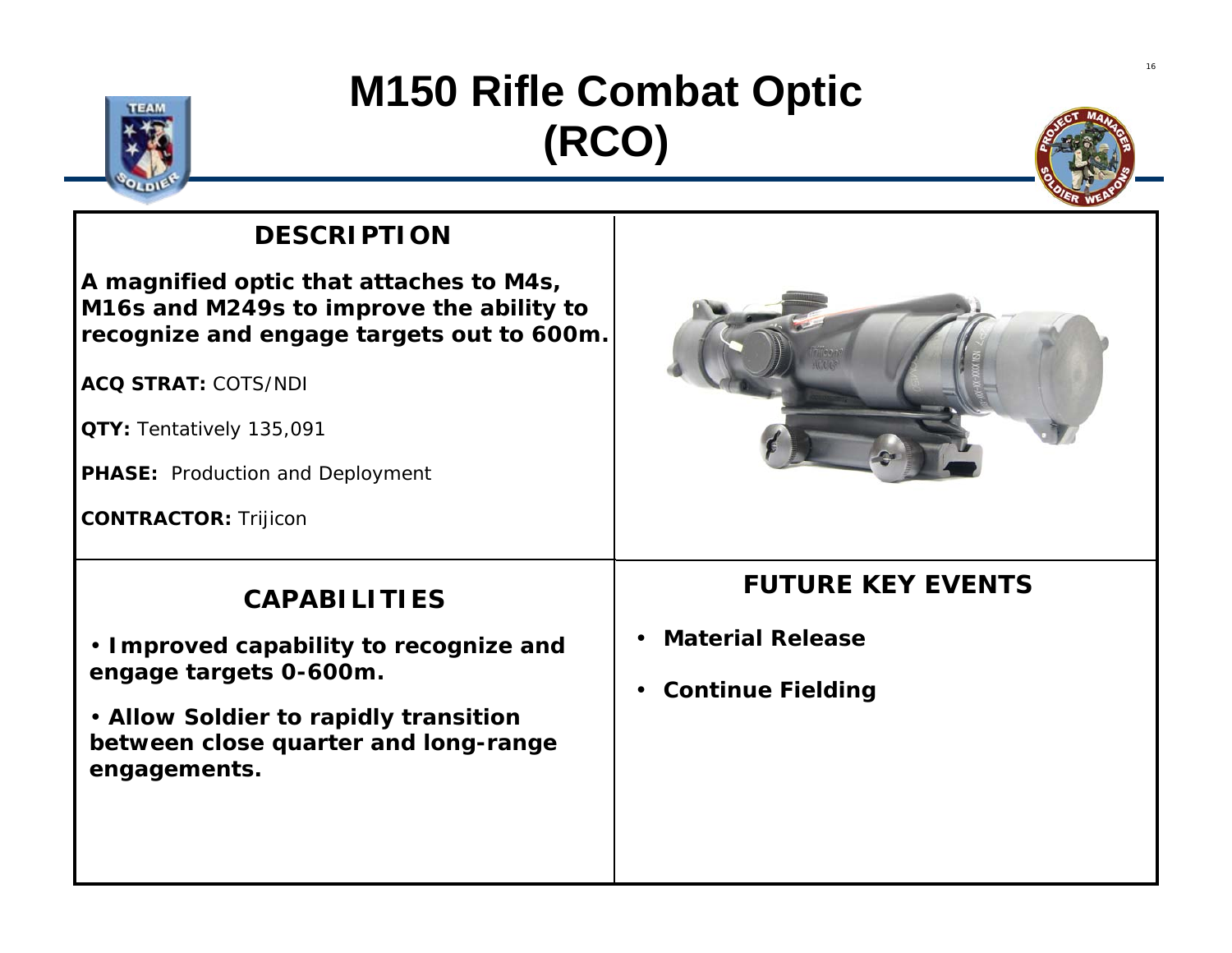

## **M68 Close Combat Optic (CCO)**



#### **DESCRIPTION**

**A unity powered red dot sight that attaches to M4s and M16s for close quarter engagements.** 

**ACQ STRAT:** COTS/NDI

**QTY:** 565,000

**PHASE:** Production (Recompete)

**CONTRACTOR:** TBD

#### **CAPABILITIES**

• **Allows the Soldier to engage targets with both eyes open while maintaining situational awareness**

• **Eliminates the difficulty associated with aligning irons sights.**

- **Contract Award**
- **DT/OT Testing**
- **Full Rate Production Decision**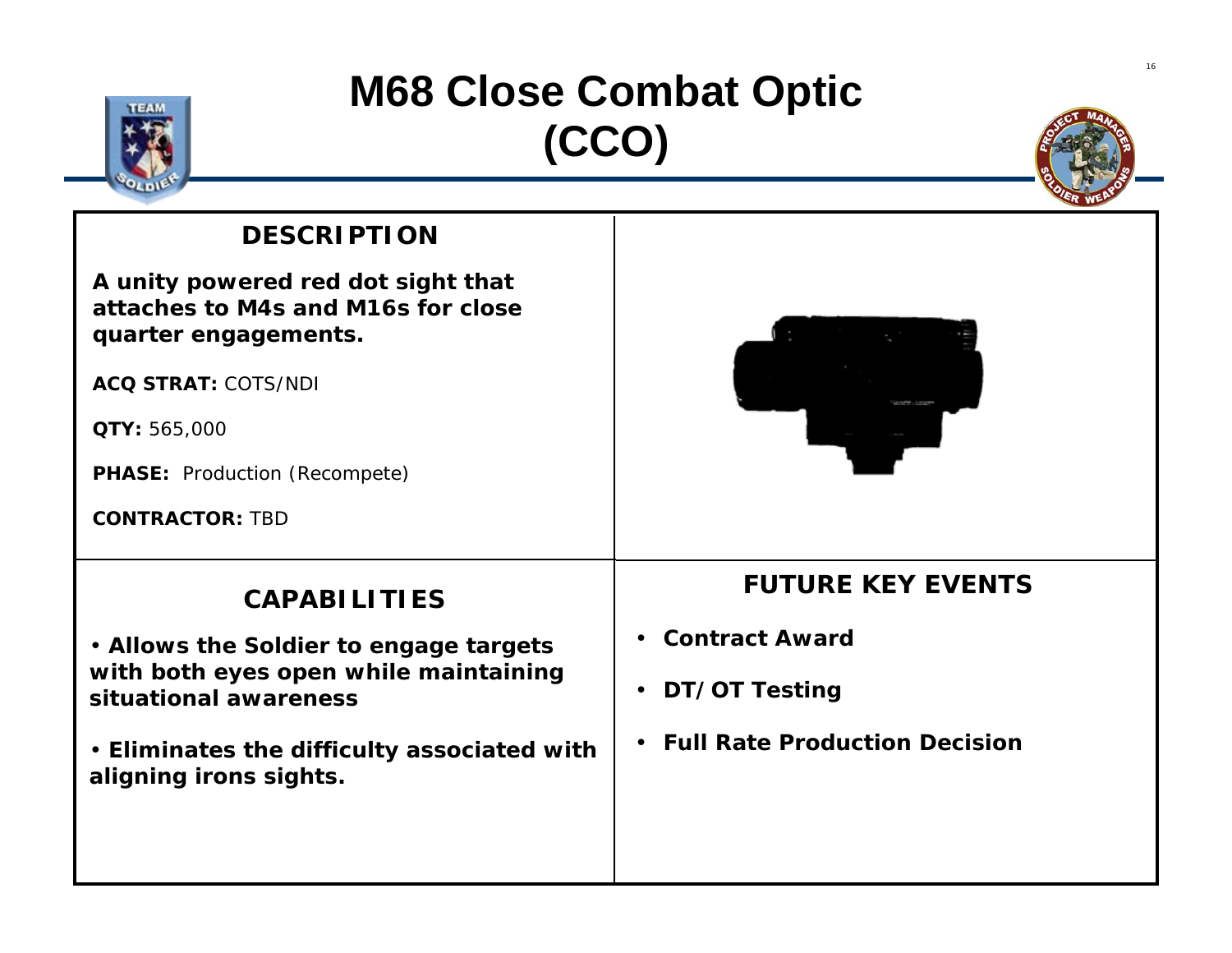

## **Upcoming Competitive Opportunities**



- $\overline{\phantom{a}}$  **Modular Handgun System**
	- **COTS/NDI approach**
	- **Performance based competition**
	- **Anticipate Fall '08**
- $\mathcal{A}$  **Carbine**
	- –**Compete the M4 design Tech Data Package**
	- **Anticipate multiple contract awards for end item and parts**
	- **Anticipate Summer '09**
- **Special Compact**
	- –**COTS/NDI approach**
	- **Performance based competition**
	- **TBD pending approval of requirement and funding**

### **Monitor procnet at http://procnet.pica.army.mil**